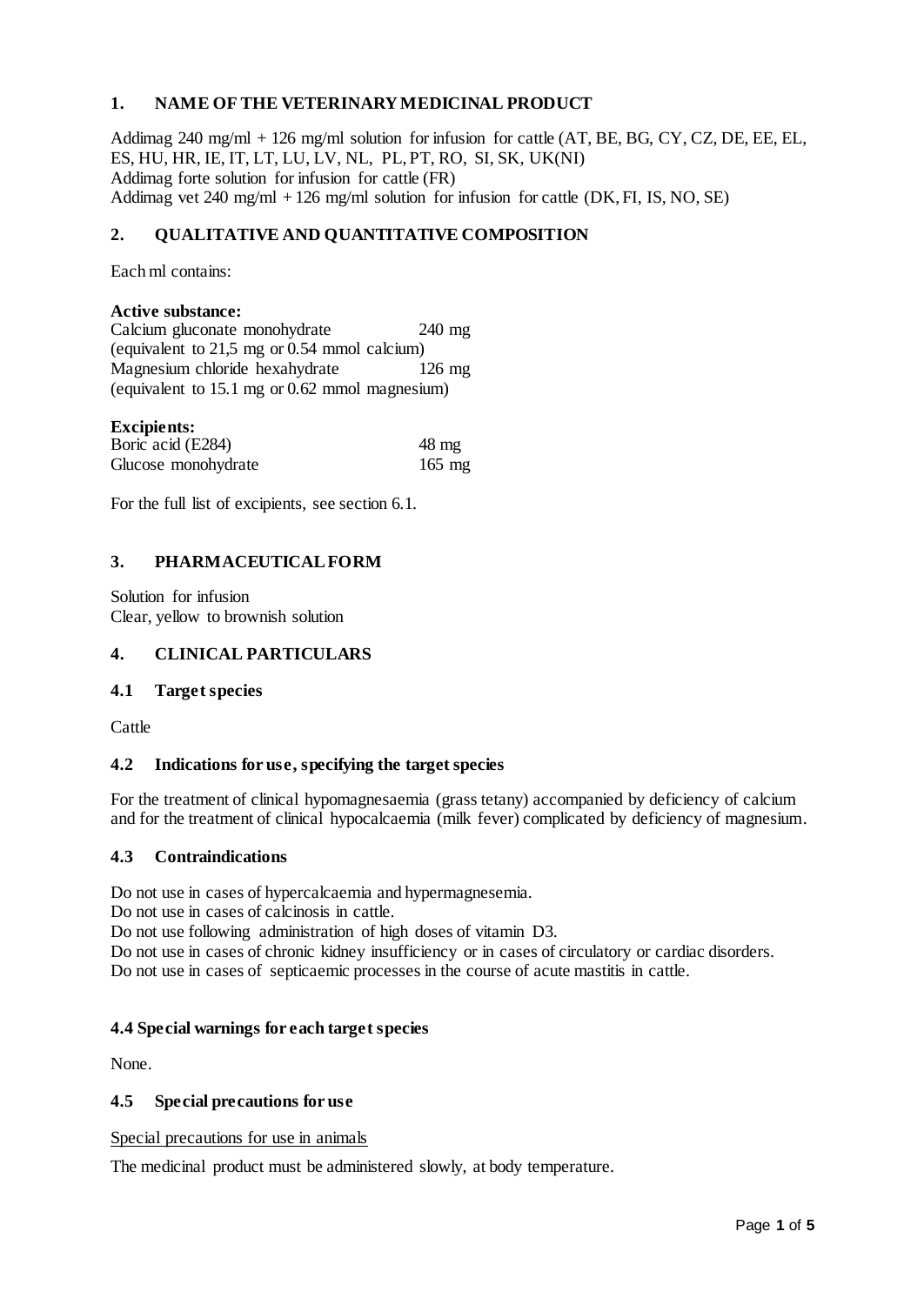During infusion, the heart rate, rhythm and circulation must be monitored. In case of symptoms of overdosing (bradycardia, cardiac arrhythmia, fall in blood pressure, agitation), the infusion should be stopped immediately.

Special precautions to be taken by the person administering the veterinary medicinal product to animals

Not applicable

## **4.6 Adverse reactions (frequency and seriousness)**

Too rapid administration of the product may cause the following effects:

Calcium may cause a transient hypercalcaemia with the following symptoms: initial bradycardia followed by tachycardia, arrhythmia (especially ectopic ventricular beats), muscle tremors, salivation and increased respiratory rate. Increase in heart rate following initial bradycardia may indicate that overdosing has occurred. In this case the administration should be stopped immediately.

### **4.7 Use during pregnancy and lactation**

The safety of the veterinary medicinal product has not been established during pregnancy and lactation. Use only according to the benefit/risk assessment by the responsible veterinarian.

### **4.8 Interaction with other medicinal products and other forms of interaction**

Calcium increases the efficacy of cardiac glycosides and arrhythmias may occur if these drugs are given together.

Calcium amplifies the cardiac effects of β-adrenergic drugs and methylxanthines.

Glucocorticoids increase the renal excretion of calcium by way of vitamin D antagonism.

Do not administer inorganic phosphate solutions simultaneously or shortly after the infusion.

## **4.9 Amounts to be administered and administration route**

Slow intravenous use.

These dosage instructions are given for guidance and must be adapted to the individual deficit and actual circulatory conditions.

Administer approximately 15 - 20 mg Ca<sup>2+</sup> (0.37 – 0.49 mmol Ca<sup>2+</sup>) and 10 – 13 mg Mg<sup>2+</sup> (0.41 - 0.53 mmol  $Mg^{2+}$ ) per kg bodyweight corresponding to approximately 0.7 - 0.9 ml of product per kg bodyweight.

If the animal's weight cannot be determined accurately, but has to be estimated, the following approach might be used:

| Bottle size (ml) | Weight (kg) | $Ca^{2+}$ (mg/kg) | $Mg^{2+}$ (mg/kg) |
|------------------|-------------|-------------------|-------------------|
| 500              | 500-725     | $14.8 - 21.5$     | $10.4 - 15.1$     |
| 750              | 750-1000    | $16.1 - 21.5$     | $11.3 - 15.1$     |

The intravenous infusion must be executed slowly over a period of 20-30 minutes.

After a minimum of 6 hours after treatment, a second treatment may be administered. The administration can be repeated twice at 24-hour intervals, if the hypocalcaemic condition is persisting.

### **4.10 Overdose (symptoms, emergency procedures, antidotes), if necessary**

When the intravenous administration is performed too rapidly, hypercalcaemia and/or hypermagnesemia with cardiotoxic symptoms such as initial bradycardia with subsequent tachycardia, cardiac arrhythmia and in severe cases ventricular fibrillation with cardiac arrest may occur.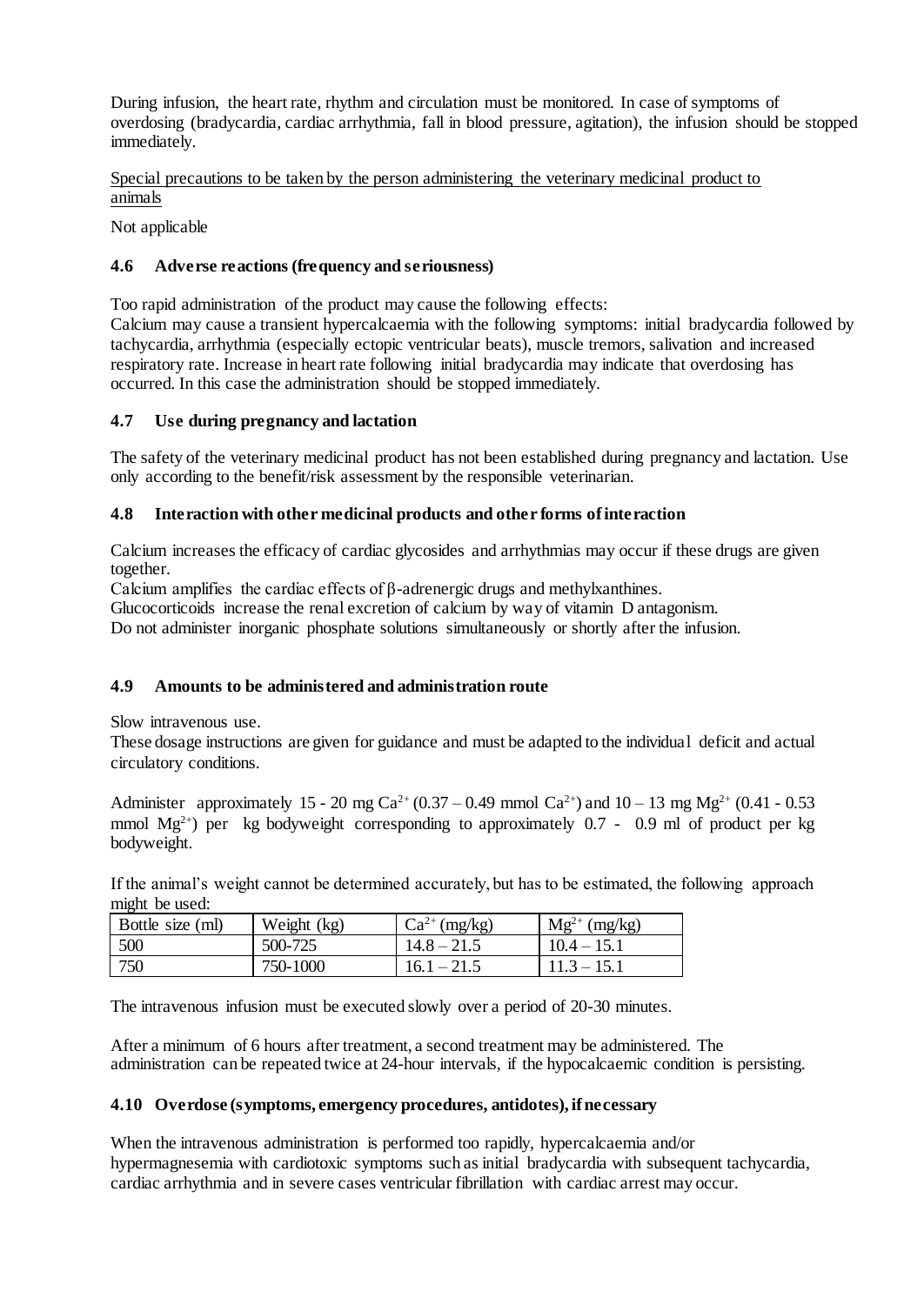Additional symptoms of hypercalcaemia are: motor weakness, muscle tremors, increased excitability, agitation, sweating, polyuria, fall in blood pressure, depression and coma. Symptoms of hypercalcaemia may persist  $6 - 10$  hours after the infusion and must not be incorrectly

diagnosed as symptoms of hypocalcaemia.

## **4.11 Withdrawal periods**

| Meat and offal: | Zero days  |
|-----------------|------------|
| Milk:           | Zero hours |

### **5. PHARMACOLOGICAL PROPERTIES**

Pharmacotherapeutic group: Calcium, combinations with vitamin D and/or other drugs ATC vet code: QA12AX

### **5.1 Pharmacodynamic properties**

Calcium

Calcium is an essential element that is required for normal nerve and musculoskeletal function, cell membrane and capillary permeability and activation of enzymatic reactions. Only free ionised calcium in the blood is biologically active.

### Magnesium

Magnesium is a cofactor in a number of enzyme systems. It also plays a role in muscular excitement and neurochemical transmission. In the heart magnesium leads to delayed conduction. Magnesium stimulates the secretion of parathyroid hormone and therefore regulates serum calcium levels.

### **5.2 Pharmacokinetic particulars**

Calcium

Approximately 99% of total body calcium is found in bone and teeth. The remaining 1% is found mainly in the extra-cellular fluid. Of circulating calcium, approximately 50% is bound to serum proteins or complexed with anions and 50% is in the ionized form. Total serum calcium is dependent on serum protein concentrations. Calcium crosses the placenta and is distributed into milk. Calcium is eliminated mainly through the faeces with small amounts eliminated in the urine.

### Magnesium

In adult animals, around 60% of magnesium is found in bone where it is relatively difficult to mobilize. Magnesium is about  $30 - 35\%$  bound to proteins and the remainder exists as free ions. It is excreted by the kidneys at a rate proportional to the serum concentration and glomerular filtration.

## **6. PHARMACEUTICAL PARTICULARS**

### **6.1 List of excipients**

Boric acid (E-284) Glucose monohydrate Water for injections

### **6.2 Major incompatibilities**

In the absence of compatibility studies, this veterinary medicinal product must not be mixed with other veterinary medicinal products.